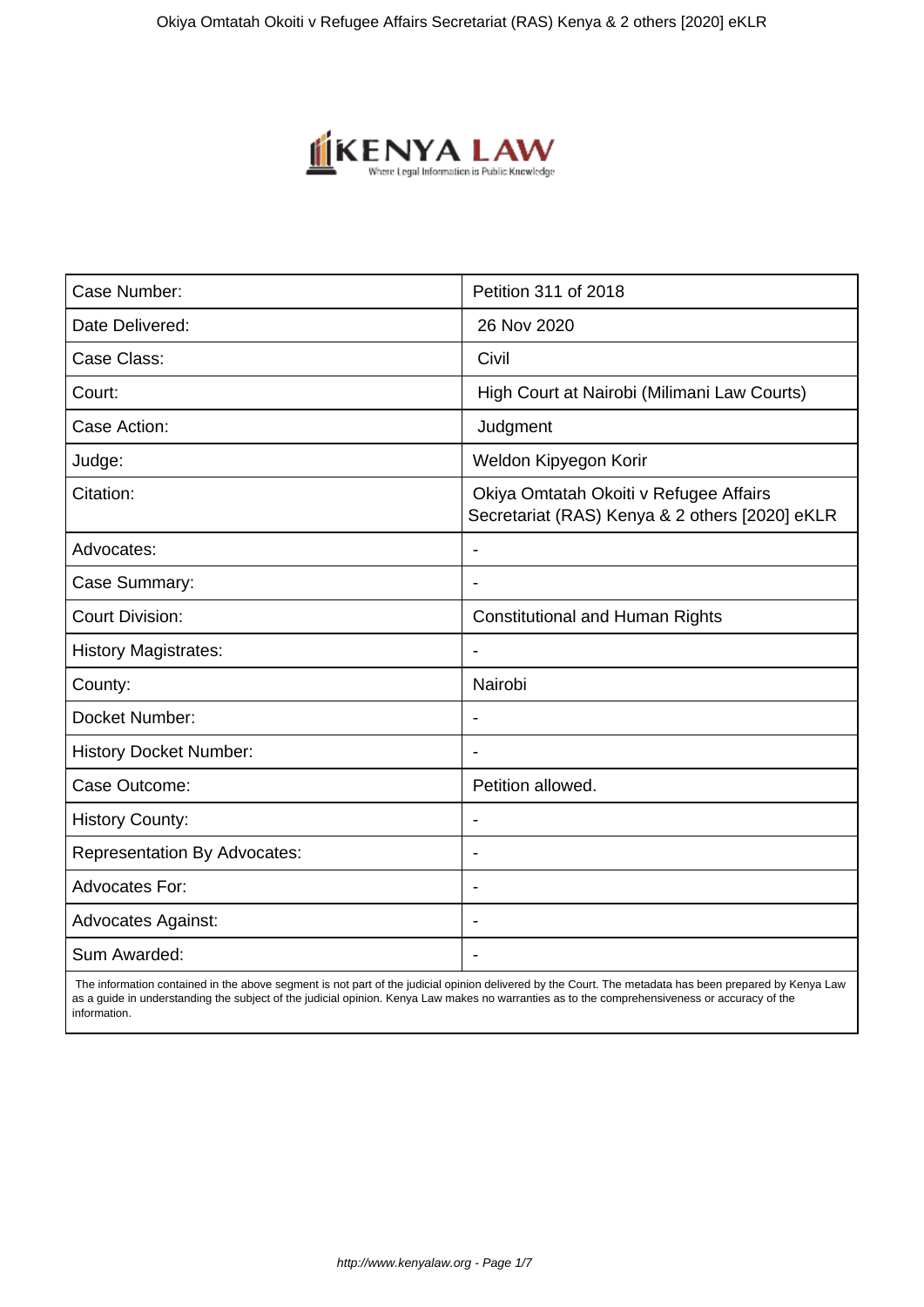# **REPUBLIC OF KENYA**

# **IN THE HIGH COURT OF KENYA AT NAIROBI**

## **CONSTITUIONAL AND HUMAN RIGHTS DIVISION**

#### **PETITION NO. 311 OF 2018**

**OKIYA OMTATAH OKOITI.................................................................................................PETITIONER**

## **VERSUS**

# **THE REFUGEE AFFAIRS SECRETARIAT (RAS) KENYA......1ST RESPONDENT**

**THE UNHCR KENYA....................................................................................................2ND RESPONDENT**

**THE HON. ATTORNEY GENERAL................................................................3RD RESPONDENT**

## **JUDGMENT**

1. Through his petition and supporting affidavit both dated  $10<sup>th</sup>$  September, 2018 the Petitioner, Okiva Omtatah Okoiti, seeks orders as follows:

#### **"43. A DECLARATION THAT:**

**43.1. The 1st and 2nd respondents are bound by the Constitution, Statutes, Rules, and Regulations of the Republic of Kenya.**

**43.2. The Refugee Community Leader Election Guidelines are unconstitutional and, therefore, invalid, null and void.**

**44. AN ORDER:**

**44.1 Prohibiting the respondents and their agents and any persons howsoever acting from giving effect howsoever to the Refugee Community Leader Election Guidelines.**

**44.2 Quashing the Refugee Community Leader Election Guidelines.**

**44.3 Quashing the results and/or outcomes of any elections held under the Refugee Community Leader Election Guidelines;**

**44.4 Compelling the respondents to pay to the Petitioner the costs of this suit;**

**45. Any other relief the court may deem just to grant."**

#### **The Petitioner's Case**

2. The petition is filed on behalf of representatives of various refugee groups in Kenya, which approached the Petitioner who is the Executive Director of Kenyans for Justice and Development (KEJUDE) Trust seeking intervention in resolving a dispute revolving around the Refugee Community Leader Election Guidelines (hereinafter simply referred to as the Guidelines) issued by the the Refugee Affairs Secretariat (RAS) Kenya (1<sup>st</sup> Respondent) and UNHCR Kenya (2<sup>nd</sup> Respondent). The Attorney General is the 3<sup>rd</sup> Respondent.

3. The Petitioner's case is that the representatives of the refugee communities raise concern over the Guidelines, which require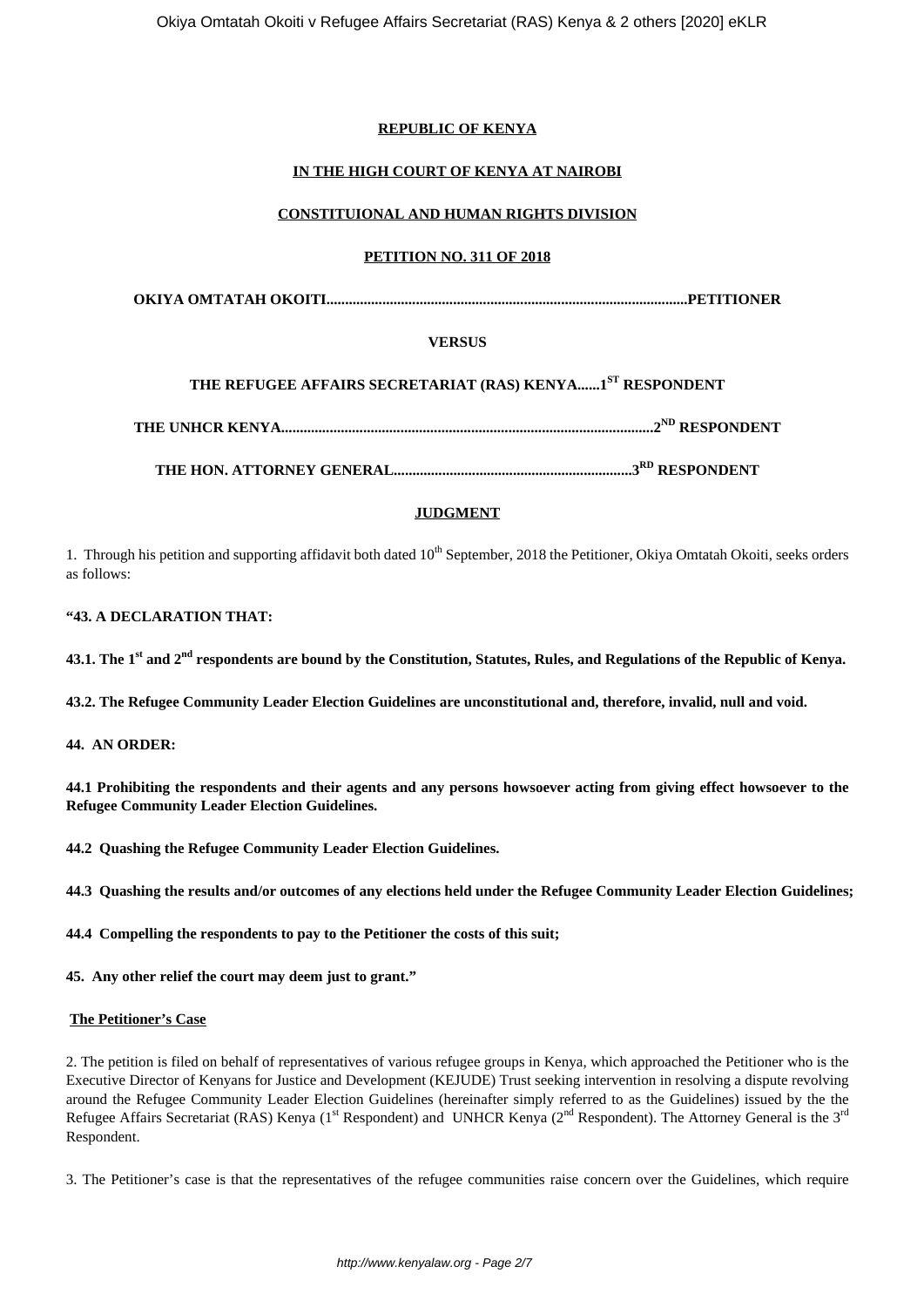#### Okiya Omtatah Okoiti v Refugee Affairs Secretariat (RAS) Kenya & 2 others [2020] eKLR

leaders of refugee groups in Kenya to be elected solely based on their areas of residence as opposed to the previous practice whereby refugee communities elected leaders based on their ethnicity or nationality. According to the Petitioner, the new Guidelines deny the refugees true representation. Further, that the requirement by the Guidelines for the candidates to apply for nomination and clearance online in order to vie for the elective positions denies the refugee communities the opportunity to vet and nominate the candidates of their choice.

4. The Petitioner aver that Articles 10(2)(a), 118, 201(a), 221 and 232(1)(d) of the Constitution were violated by the respondents as there was no public participation in the enactment of the Guidelines. It is further the Petitioner's case that Article 24 of the Constitution has been infringed as the Guidelines do not meet the threshold for the limitation of the enjoyment of rights and fundamental freedoms in the Bill of Rights, including the right to freedom of association under Article 36, and the right to fair administrative action under Article 47(1).

5. It is also averred that the 1<sup>st</sup> and 2<sup>nd</sup> respondents have violated sections 3, 4 and 5 of the Fair Administrative Action Act, 2015; and sections 4, 5, 6, 7 and 8 of the Statutory Instruments Act, 2013.

6. The Petitioner filed a supplementary affidavit dated  $23<sup>rd</sup>$  October, 2018 in support of the petition and in response to the  $1<sup>st</sup>$ Respondent's replying affidavit.

#### **The 1st Respondent's Response**

7. The 1<sup>st</sup> Respondent opposed the petition through a replying affidavit sworn by Kodeck Makori on 8<sup>th</sup> October, 2018. It is deposed that prior to the implementation of the Guidelines the 1<sup>st</sup> Respondent, and other stakeholders involved in the administration and protection of the refugee community in urban centres, undertook broad and extensive sensitization exercise within the refugee community.

8. The 1<sup>st</sup> Respondent asserts that the purpose of conducting the election of refugee community leaders based on areas rather than ethnicity or nationality is to foster unity among the diverse refugee tribes and nationalities. It is further asserted that the Guidelines do not bar refugees from having their own internal structures of leadership as the Guidelines were only intended to give general directions as to how refugee elections would be conducted and not to impose leaders on the community. The 1<sup>st</sup> Respondent assures the Court that the choice of leaders is still within the control of the refugees.

9. It is contended that if the petition is allowed, it would deny refugees the right to elect and be represented by persons of their choice. Further, that the right to freedom of association is not an absolute right and can be limited for purposes of public order.

10. The  $1<sup>st</sup>$  Respondent asserted that the petition is deficient, does not disclose a justifiable cause to warrant intervention by this Court and should be dismissed with costs to the respondents.

#### **The Petitioner's Submissions**

11. The Petitioner through his written submissions dated 23rd October, 2018 relies on Articles 2(1), 2(4), 3(1), 10(1) and 20(1) of the Constitution in urging that the respondents are bound by the Constitution and other laws of the land.

12. Turning to his claim that the Guidelines were not a product of public participation, the Petitioner submits that the  $1<sup>st</sup>$  Respondent admitted that there was no public participation but that it instead undertook civic education on the Guidelines. The Petitioner asserts that the legal requirement for public participation cannot be overlooked and therefore the Guidelines should be quashed in *toto.*

13. The Petitioner supports his argument by reference to Articles 10, 47, 73(1)(b) and 232(1)(d) of the Constitution; sections 2, 3, 4 and 5 of the Fair Administrative Action Act; and the Public Service Commission's "*Guidelines for Public Participation in Policy Formulation*." The Petitioner further relies on several national and international decisions on the matter of public participation including **Republic v Ministry of Finance & another Ex Parte Nyong'o Nairobi [2007] KLR 229; Kenya Union of Domestic, Hotels, Education and Allied Workers (Kudhehia Workers) v Salaries and Remuneration Commission, Petition No. 294 of 2013; Doctors for Life International v Speaker of the National Assembly & others [2006] ZACC 11;** and **Minister of Health & another v New Clicks South Africa (Pty) Ltd & others 2006 (2) SA 311 (CC).**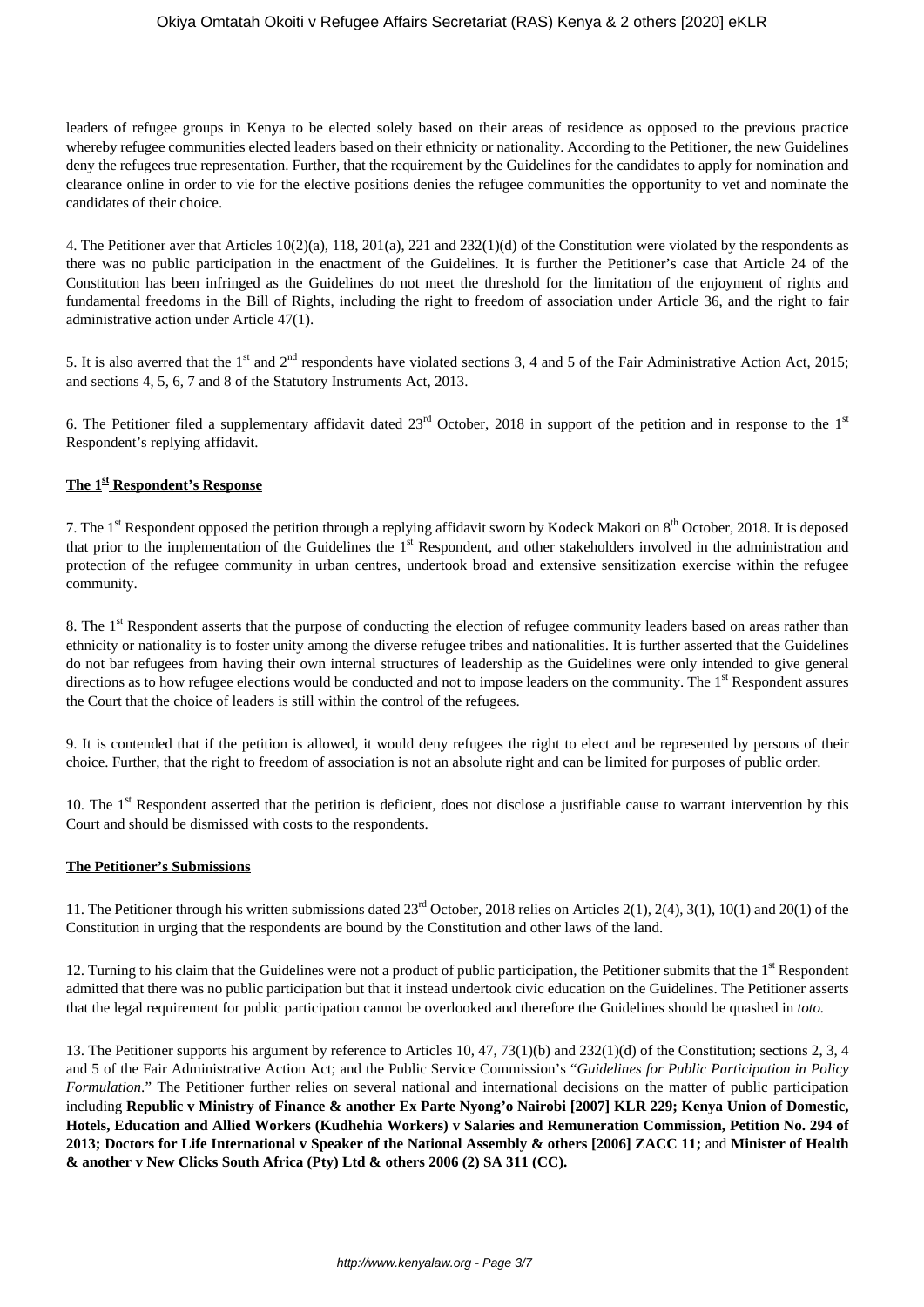14. The Petitioner additionally contend that because the Guidelines were enacted through a flawed process, they are unconstitutional and therefore invalid, null and void *ab initio.* Further, that the Guidelines are void to the extent that they negatively impact on the Bill of Rights and in particular the rights under Articles 27, 28, 29(d), 47 and 56(a) of the Constitution.

15. The Petitioner also submit that there existed a legitimate expectation that the  $1<sup>st</sup>$  and  $2<sup>nd</sup>$  respondents would execute their mandate strictly in accordance with the Constitution and statutory law. Further, that it was expected that the two respondents would subject the proposal to change the system of electing the leaders of refugees to substantive debate by the stakeholders and the general public.

16. The Petitioner urge that because the respondents acted *ultra vires* the provisions of the Constitution in holding the election for refugee leaders on  $11^{th}$  and  $12^{th}$  September, 2018, the elections were invalid, null and void. Reliance is placed on the decision in **Anand Prakash and Anr v Assistant Registrar, 27 January 1996.**

17. Finally, the Petitioner ask the Court to award him costs stating that the petition has merit and the orders sought ought to be granted. He additionally submitted that since this is a suit between a private citizen and the State, costs should not be awarded to the respondents even if the Court finds in their favour. The Petitioner supports his arguments by relying on the decisions in **Erick Okeyo v County Government of Kisumu & 2 others [2014] eKLR;** and **Boiwatch Case [2009] ZACC 14.**

## **The 1st and 3rd Respondents' Submissions**

18. The 1<sup>st</sup> and 3<sup>rd</sup> respondents through their submissions dated  $20<sup>th</sup>$  December, 2018 argue that State agencies have discretion in developing a programme for public participation that is coherent with the nature of the subject matter. They state that in this instance, upon issuing the Guidelines, the respondents jointly undertook extensive public awareness exercise through public forums and sensitization campaigns among the refugee communities.

19. It is asserted that the persons represented by the Petitioner were afforded reasonable opportunity to be involved in the review and sensitisation process and had adequate say in the implementation of the Guidelines. The respondents support their submissions by reference to the decisions in **John Muraya & 501 others v Minister for State for Provincial Administration & Internal Security & 4 others [2014] eKLR; Matatiele Municipality & others v President of the Republic of South Africa & others [2006] ZACC 12; Land Access Movement of South Africa Association for Rural Development & others v Chairperson of the National Council of Provinces & others [2016] ZACC 22; Minister of Health & another v New Clicks South Africa (Pty) Ltd & others 2006 (2) SA 311 (CC);** and **Electronic Cargo Tracking System (ECTS) Providers Association of Kenya & 9 others v Kenya Revenue Authority [2017] eKLR.**

20. It is further contended that the Petitioner has not demonstrated to this Court how the respondents failed to achieve public participation. Further, that public participation does not mean that particular public views must prevail.

21. On the Petitioner's claim that the doctrine of legitimate expection was violated, the respondents retort that the Petitioner did not establish that a legitimate expectation arose from the previous practice of conducting elections based on ethnicity. The respondents opine that the elections in the refugee community are not a matter of right.

22. The respondents assert that to demand refugee elections based on ethnicity would be tantamount to eroding Kenya's national system of elections which is based on regional delimitations and not ethnic groups.

23. According to the 1<sup>st</sup> and 3<sup>rd</sup> respondents, the Petitioner is not entitled to the reliefs sought as he has failed to establish violation of the Constitution and the relevant law on public participation as alleged, and has failed to establish that there is a legitimate expectation capable of sustaining the claim in this petition. The  $1<sup>st</sup>$  and  $3<sup>rd</sup>$  respondents are therefore of the firm view that the Petitioner is not entitled to the reliefs sought.

#### **The Analysis and Determination**

24. The eminent question for the determination of the Court in this petition is whether the Guidelines were subjected to public participation. The debate between the parties herein is whether the election sensitization exercise undertaken by the 1<sup>st</sup> Respondent from  $30<sup>th</sup>$  July, 2018 to  $4<sup>th</sup>$  August, 2018 amounted to public participation.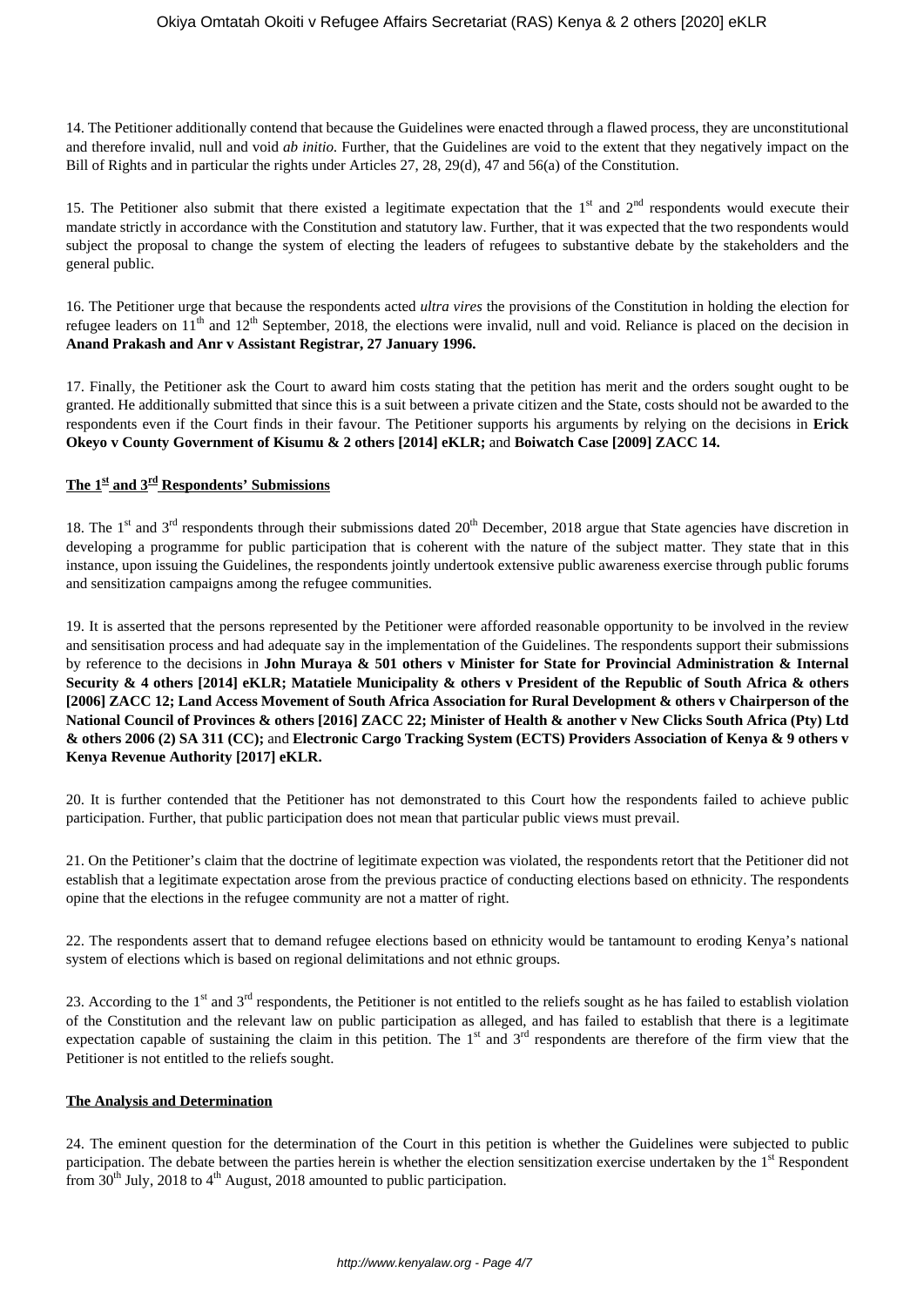25. The  $1<sup>st</sup>$  and  $3<sup>rd</sup>$  respondents argue that the refugee community members were afforded reasonable opportunity to be involved in the review and sensitisation process and had an adequate say in the implementation of the Guidelines. However, the Petitioner submit that the civic education carried out by the respondents is not equivalent to the public participation that was required in the development of the impugned Guidelines.

26. The parties have submitted extensively on the meaning and significance of public participation and therefore I see no need to reflect too much on the matter. Article 10 of the Constitution establishes public participation as a national value and principle of governance. State organs, State officers, public officers and all persons are therefore bound to engage in public participation when making or implementing public policy decisions, such as the Guidelines herein.

27. In the case of **Doctors for Life International v Speaker of the National Assembly & others [2006] ZACC 11,** the Court held:

**"90. The right to political participation is a fundamental human right, which is set out in a number of international and regional human rights instruments. In most of these instruments, the right consists of at least two elements: a general right to take part in the conduct of public affairs; and a more specific right to vote and/or to be elected….**

**91. Significantly, the ICCPR guarantees not only the 'right' but also the 'opportunity' to take part in the conduct of public affairs. This imposes an obligation on states to take positive steps to ensure that their citizens have an opportunity to exercise their right to political participation."**

28. Furthermore, in the case of **Republic v County Government of Kiambu Ex parte Robert Gakuru & another [2016] eKLR** the Court held that:

**"50. However, it must be appreciated that the yardstick for public participation is that a reasonable opportunity has been given to the members of the public and all interested parties to know about the issue and to have an adequate say. It cannot be expected of the legislature that a personal hearing will be given to every individual who claims to be affected by the laws or regulations that are being made. What is necessary is that the nature of concerns of different sectors of the parties should be communicated to the law maker and taken in formulating the final regulations. Accordingly, the law is that the forms of facilitating an appropriate degree of participation in the law-making process are indeed capable of infinite variation. What matters is that at the end of the day a reasonable opportunity is offered to members of the public and all interested parties to know about the issues and to have an adequate say. What amounts to a reasonable opportunity will depend on the circumstances of each case."**

29. Public participation, therefore, means that before any public policy decisions are made, the public and particularly those who will be directly affected by those decisions should be granted an opportunity to take part in the development of such policy decisions either by raising suggestions or concerns about the same.

30. The  $1<sup>st</sup>$  Respondent submitted exhibit 'KM-2' which is a report of the events that took place during the election sensitization exercise that took place from  $30<sup>th</sup>$  July, 2018 to 4<sup>th</sup> August, 2018. The objectives of the exercise according to the report included raising awareness on election of refugee community leaders, and sharing the Guidelines on the conduct of elections, campaigns and eligibility to participate in the elections. It is evident that the exercise was not intended to involve the refugee communities in the formulation of the Guidelines and seek their input on how elections should be conducted, but was intended to inform them of the existence of the Guidelines and how they were to be implemented.

31. Furthermore, according to the election sensitization report, one of the communities involved in the exercise argued for elections based on community/ethnicity but was informed that the *"new dispensation is based on locations."* It is clear to me that the intention of this exercise was not to gather input from the refugee communities to inform the development of the Guidelines, as the criticism of the community was met by the directive that the elections will be held as per the impugned Guidelines. It is apparent that the Guidelines had been finalised by the time the refugee community was being involved and any views provided by the refugee community could not have informed the generation of the document.

32. The evidence submitted by the  $1<sup>st</sup>$  Respondent does not prove that the requirements for public participation were met before and during the formulation of the impugned Guidelines and I therefore find that public participation did not happen prior to the formulation of the Guidelines. A draft of the Guidelines was not put to the public for approval. The document was done and dusted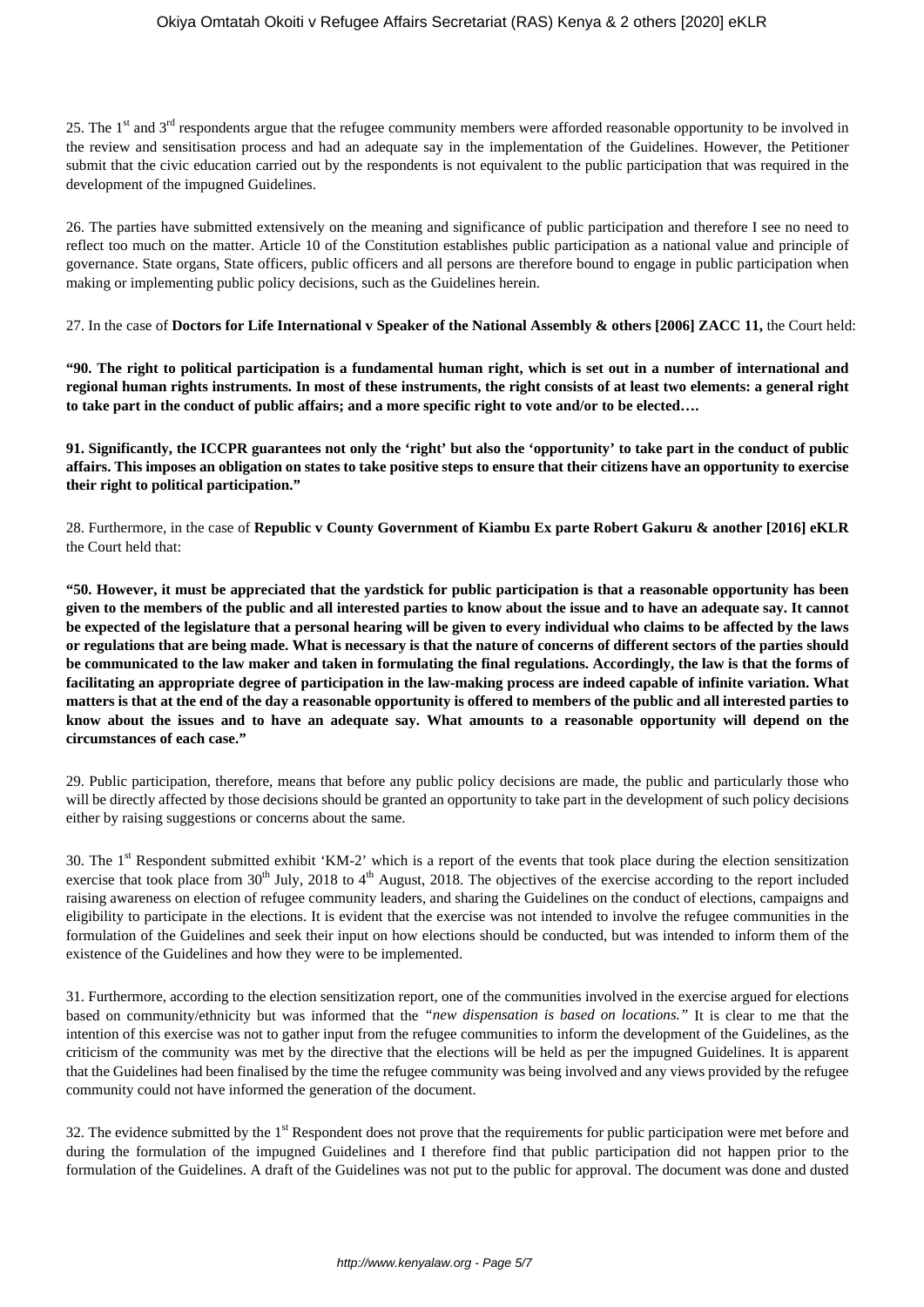by the time the sensitisation exercise was conducted.

33. It must be noted that even where public participation takes place, it does not automatically follow that concerns expressed by the stakeholders will be incorporated in the policy or law. On this point, the Court of Appeal in **British American Tobacco Ltd v Cabinet Secretary for the Ministry of Health & 5 others [2017] eKLR** expressed itself as follows:

**"49. Public participation does not necessarily mean that the views given must prevail. It is sufficient that the views are taken into consideration together with any other factors in deciding on the legislation to be enacted."**

34. Similarly, it was postulated in **Republic v County Government of Kiambu Ex parte Robert Gakuru & another [2016] eKLR** that:

**"54. What the Courts are saying was that whereas the views expressed by the public are not necessarily binding on the legislature due consideration must be given to them before they are dismissed. In other words public participation ought not to be taken as a mere formality for the purposes of meeting the constitutional dictate."**

35. The respondents have replied to the allegation that there was no public participation in the enactment of the Guidelines by arguing that to demand refugee elections based on ethnicity would be tantamount to eroding Kenya's national system of elections that is based on regional delimitations and not ethnic divisions. Although this may be true, this does licence the respondents to forgo procedures that are set out within the Constitution. The respondents are not bound by the views of the public but are bound to give the stakeholders an opportunity to be heard, which did not happen in this case. The essence of public participation is to imbue a sense of ownership of a policy or law. The public agency is not being told to incorporate views that may be unconstitutional or unlawful.

36. Public participation in the decisions of administrators is confirmed as a national value and principle of governance under Article 10 of the Constitution, and therefore every one would anticipate that all policy decisions and administrative actions would involve their input. By failing to hold any public forum to gauge the concerns and obtain the input of the refugee community, the respondents did infringe the legitimate expectation held by the refugees that the Guidelines governing the election of their leaders would be subjected to public participation.

37. On the alleged violation of the rights under Articles 27, 28, 29(d) and 56(a) of the Constitution, I find that the Petitioner has not supported this argument with evidence.

38. It has been determined above that the impugned Guidelines were not subjected to the input and review of the members of the refugee community before they were promulgated. The Petitioner argues that by dint of this the respondents acted *ultra vires* the Constitution and statute. I must now determine whether the lack of public participation in the legislative process renders the legislation invalid, null and void.

39. In **Okiya Omtatah Okoiti v Communications Authority of Kenya & 8 others [2018] eKLR** it was held that:

**"115. It is trite that Regulations or policy guidelines must conform to the Constitution and the statute in terms of both their content and the manner in which they are adopted. Failure to comply with manner and form requirements in enacting Regulations or policy guidelines renders the same invalid. Courts have the power to declare such Regulations or policy guidelines invalid. This Court not only has a right but also has a duty to ensure that the Regulation or guideline making processes prescribed by the Constitution and the Statute(s) is observed. And if the conditions for Regulation-making processes have not been complied with, it has the duty to say so and declare the resulting statute, regulation, policy or guideline invalid.**

**116. I find and hold that the Regulation or policy guidelines introducing the DMS system were adopted in a manner inconsistent with the constitutional and statutory requirements. The provisions of the Statutory instruments act were not complied with, hence, the regulation, or policy guideline lack legal basis to stand on. Courts are enjoined by the Constitution to uphold the rights of all and to ensure compliance with constitutional values and principles, a duty this court cannot shy away from."**